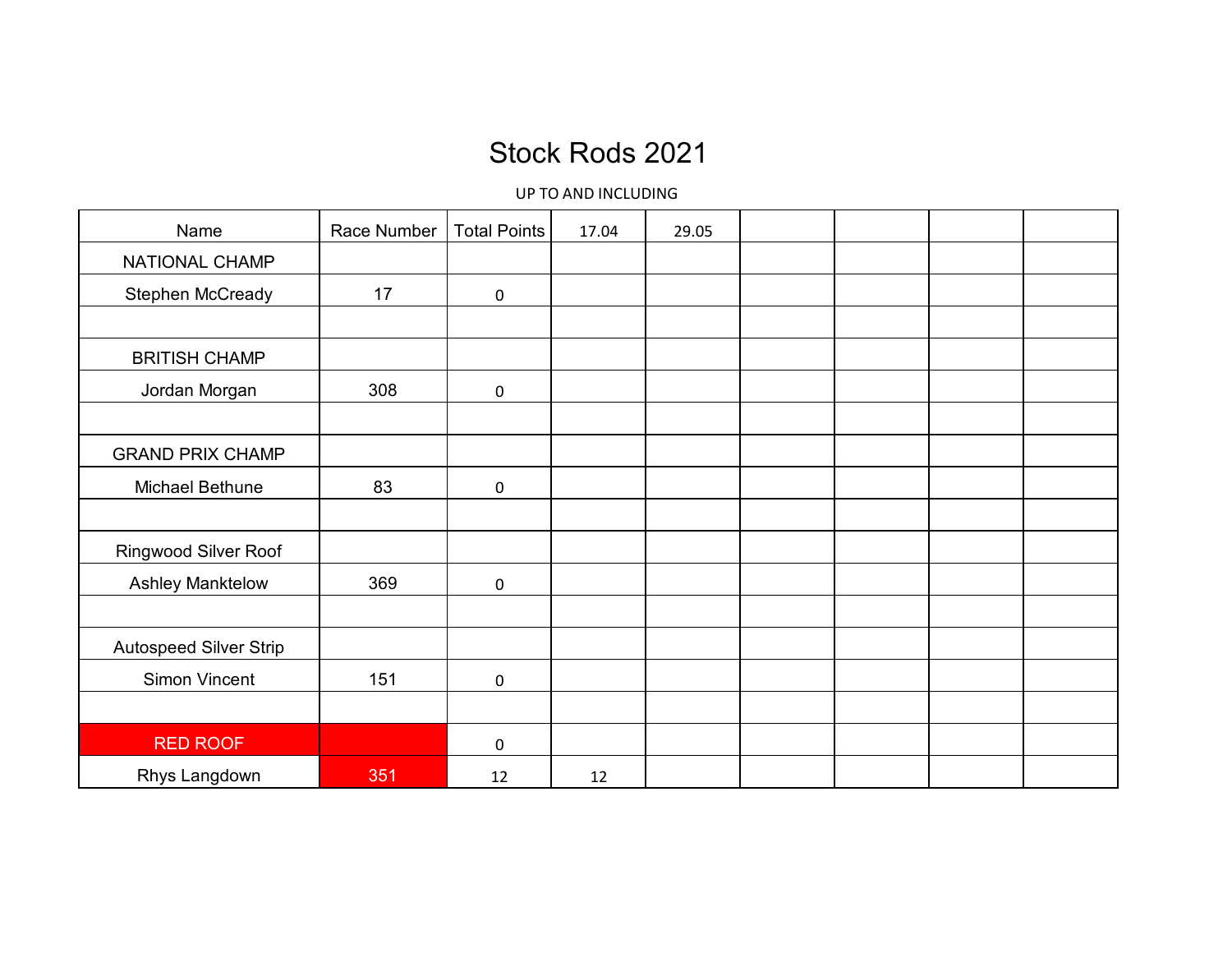| Josh Murray             | 234   | $\mathbf 0$ |  |  |  |
|-------------------------|-------|-------------|--|--|--|
| <b>Justin Washer</b>    | 909   | $\mathbf 0$ |  |  |  |
| <b>Adam Daniels</b>     | 92    | $\mathbf 0$ |  |  |  |
| Danny Johnson           | 215   | $\mathbf 0$ |  |  |  |
| Jody Hawkins            | 227   | $\mathbf 0$ |  |  |  |
| Ross Montgomery         | 14    | $\mathbf 0$ |  |  |  |
| Chris Drake             | $9\,$ | $\mathbf 0$ |  |  |  |
| Callum Hoosie           | 944   | $\mathbf 0$ |  |  |  |
| Luke Oliver             | 151   | $\mathbf 0$ |  |  |  |
| <b>Alex Martin</b>      | 19    | $\mathbf 0$ |  |  |  |
| Jordan Wainright        | 45    | $\mathbf 0$ |  |  |  |
| David Simpson           | 208   | $\mathbf 0$ |  |  |  |
| <b>Carl Shackleford</b> | 48    | $\mathbf 0$ |  |  |  |
| <b>Cameron Doak</b>     | 216   | $\pmb{0}$   |  |  |  |
| Wayne Shackleford       | 148   | $\mathbf 0$ |  |  |  |
| Dave Ham                | 705   | $\mathbf 0$ |  |  |  |
| <b>Rick Cornell</b>     | 40    | $\mathbf 0$ |  |  |  |
| <b>Matthew Peters</b>   | 3     | $\mathbf 0$ |  |  |  |
| Craig Tosh              | 123   | $\mathbf 0$ |  |  |  |
| James Matson            | 24    | $\mathbf 0$ |  |  |  |
| Kev Hockings            | 12    | $\pmb{0}$   |  |  |  |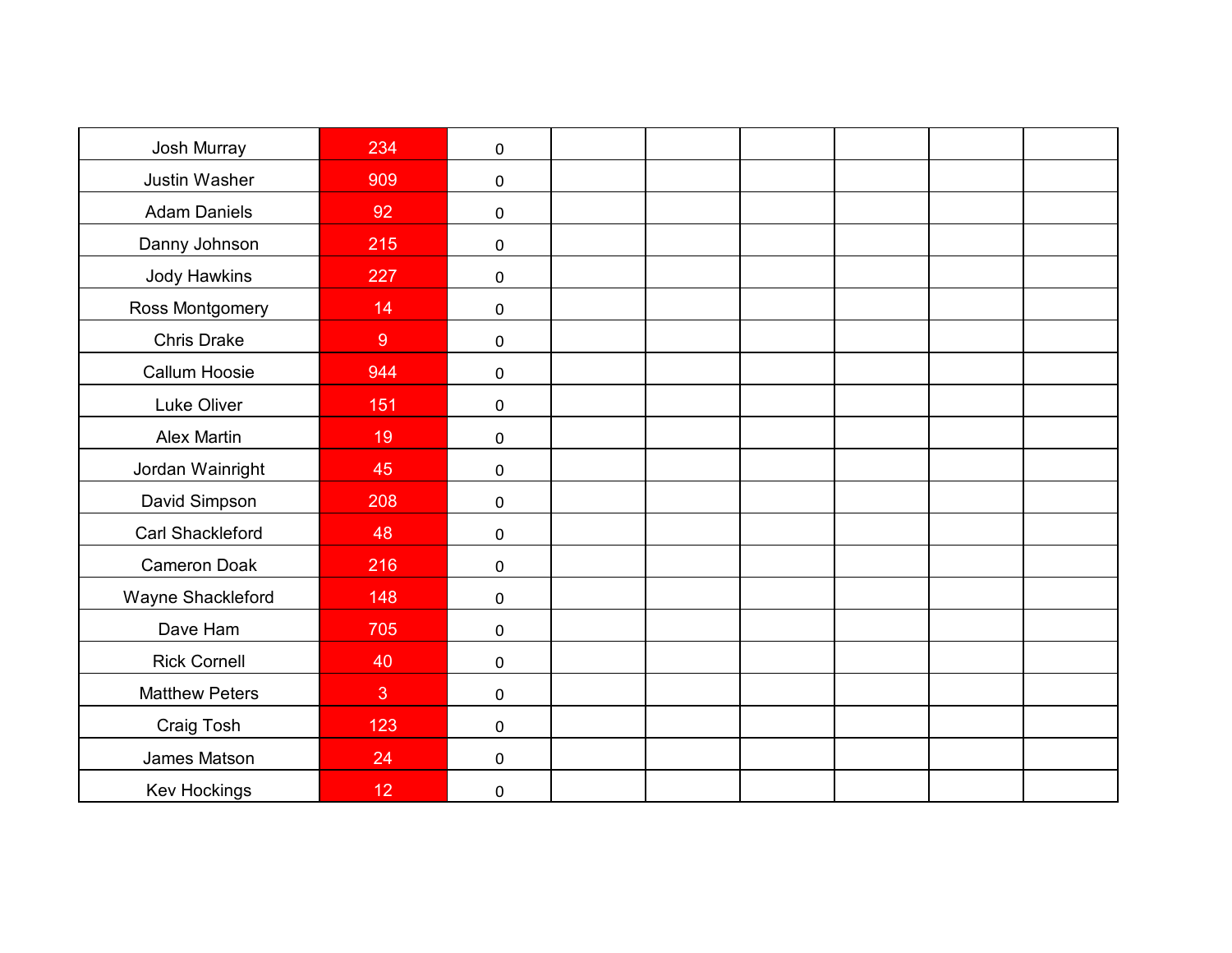| Tom Major              | 441            | $\mathbf 0$    |                |  |  |  |
|------------------------|----------------|----------------|----------------|--|--|--|
| <b>Steve Gooch</b>     | 136            | $\mathbf 0$    |                |  |  |  |
| <b>Aaron Charles</b>   | $\overline{7}$ | $\pmb{0}$      |                |  |  |  |
| Georgie Biggs          | 204            | $\mathbf 0$    |                |  |  |  |
| Simon Johnson          | 26             | $\mathbf 0$    |                |  |  |  |
| James killick          | 124            | $\overline{7}$ | $\overline{7}$ |  |  |  |
| <b>BLUE ROOF</b>       |                |                |                |  |  |  |
| <b>Richard Edmonds</b> | 626            | 17             | 17             |  |  |  |
| Levi Robinson          | 68             | $\pmb{0}$      |                |  |  |  |
| Steven Jeffrey         | 5 <sup>1</sup> | $\pmb{0}$      |                |  |  |  |
| <b>Trevor Ashworth</b> | 315            | $\mathbf 0$    |                |  |  |  |
| Keith channon          | 426            | $\mathbf 0$    |                |  |  |  |
| Andy Russell           | 3              | $\pmb{0}$      |                |  |  |  |
| Lewis Trickey          | 437            | $\mathbf 0$    |                |  |  |  |
| <b>Steve Haskell</b>   | 47             | $\mathbf 0$    |                |  |  |  |
| <b>Allan Roberts</b>   | 13             | $\pmb{0}$      |                |  |  |  |
| Carl Shackleford       | 48             | $\mathbf 0$    |                |  |  |  |
| Jamie Collins          | 90             | $\pmb{0}$      |                |  |  |  |
| lan Thompson           | 932            | $\mathbf 0$    |                |  |  |  |
| Simon Donnison         | 192            | $\mathbf 0$    |                |  |  |  |
| Steve Holden           | 264            | $\pmb{0}$      |                |  |  |  |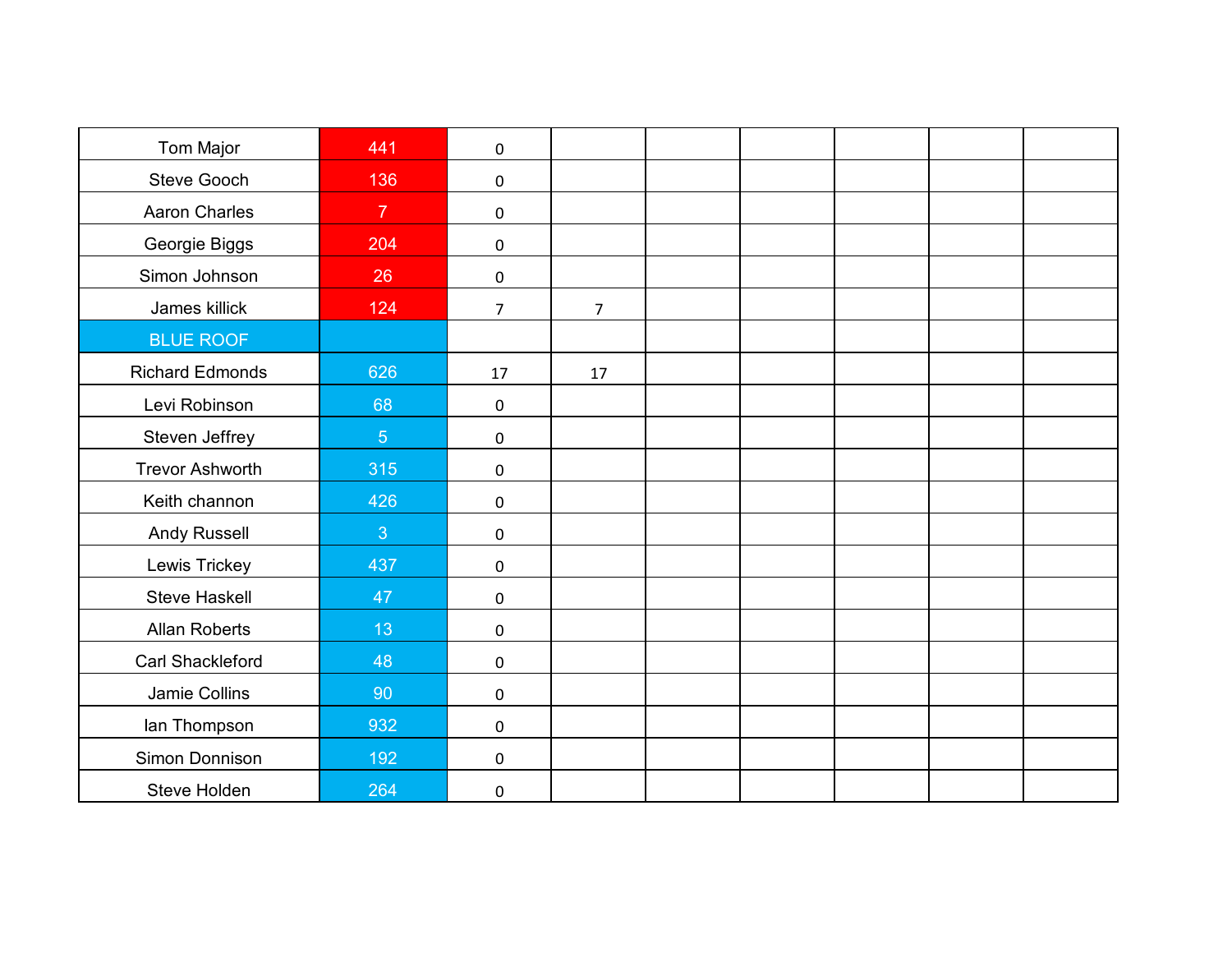| Jamie-Lee Callis     | 5 <sup>5</sup> | $\mathbf 0$ |    |  |  |  |
|----------------------|----------------|-------------|----|--|--|--|
| Wayne Belcher        | 22             | $\mathbf 0$ |    |  |  |  |
| stephen lavender     | $\overline{2}$ | 18          | 18 |  |  |  |
| <b>YELLOW ROOF</b>   |                |             |    |  |  |  |
|                      |                | $\mathbf 0$ |    |  |  |  |
| Jacob Anderson       | 285            | $\mathbf 0$ |    |  |  |  |
| Mark Soby            | 72             | $\pmb{0}$   |    |  |  |  |
| Jack Soby            | 972            | $\mathbf 0$ |    |  |  |  |
| Dan Phillips         | 203            | $\pmb{0}$   |    |  |  |  |
| <b>Helen Samways</b> | 417            | $\mathbf 0$ |    |  |  |  |
| Darren Waters        | 337            | $\mathbf 0$ |    |  |  |  |
| Dave Imber           | 64             | $\mathbf 0$ |    |  |  |  |
| Craig Robinson       | 717            | $\pmb{0}$   |    |  |  |  |
| Jack Mayle           | 60             | $\mathbf 0$ |    |  |  |  |
| <b>Greg Radmore</b>  | 555            | $\mathbf 0$ |    |  |  |  |
| Scott Morgan         | 146            | $\pmb{0}$   |    |  |  |  |
| Samantha Johnson     | 218            | $\mathbf 0$ |    |  |  |  |
| Jamie Akehurst       | 22             | $\pmb{0}$   |    |  |  |  |
| Chris Davidson       | 23             | $\mathbf 0$ |    |  |  |  |
| Steven Archibold     | 70             | $\mathbf 0$ |    |  |  |  |
| Duane Peacock        | 29             | $\pmb{0}$   |    |  |  |  |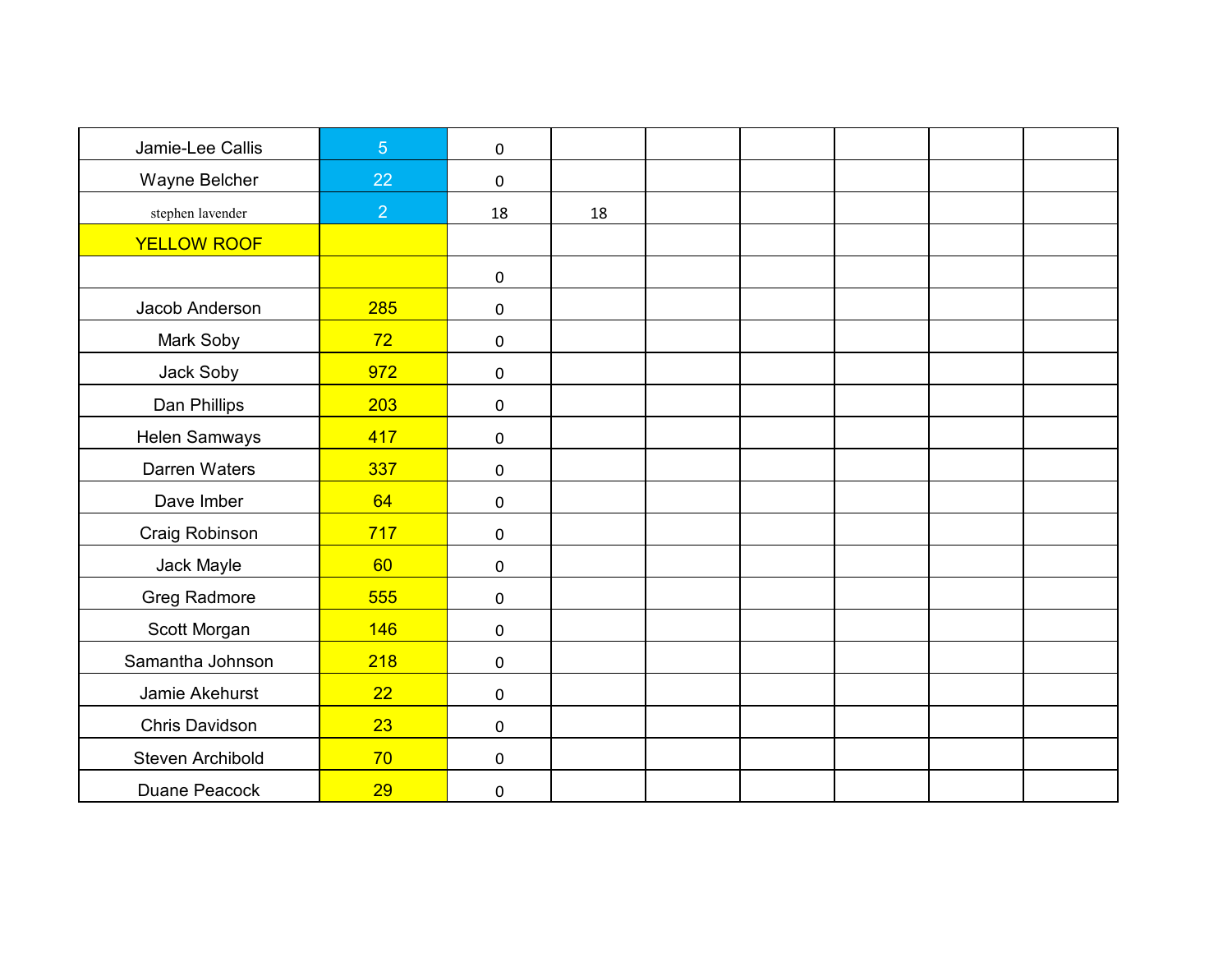| Wayne Dabbs          | 149 | $\mathbf 0$ |    |         |  |  |
|----------------------|-----|-------------|----|---------|--|--|
| <b>Kev Lock</b>      | 49  | $\mathbf 0$ |    |         |  |  |
| <b>Andy Ellis</b>    | 888 | $\mathbf 0$ |    |         |  |  |
| <b>Ben Grant</b>     | 24  | $\mathbf 0$ |    |         |  |  |
| Kimberley Wood       | 732 | $\mathbf 0$ |    |         |  |  |
| <b>Martin Nash</b>   | 675 | $\mathbf 0$ |    |         |  |  |
| <b>Harvey Stoner</b> | 56  | $\pmb{0}$   |    |         |  |  |
| <b>Hayley Tait</b>   | 213 | $\pmb{0}$   |    |         |  |  |
| WHITE ROOF           |     |             |    |         |  |  |
| John Dunn            | 117 | $\pmb{0}$   |    |         |  |  |
| Simon Johnson        | 26  | $\pmb{0}$   |    |         |  |  |
| <b>Glenn Sanders</b> | 34  | $\mathbf 0$ |    |         |  |  |
| Ashley Vaughan       | 237 | $\pmb{0}$   |    |         |  |  |
| <b>Ben Alderton</b>  | 51  | $\mathbf 0$ |    |         |  |  |
| Mark Young           | 143 | $\pmb{0}$   |    |         |  |  |
| <b>Crystal Gooch</b> | 345 | $\mathbf 0$ |    |         |  |  |
| luke bourne          | 210 | 39          | 31 | $\bf 8$ |  |  |
| Aaron Payne          | 200 | $\mathbf 0$ |    |         |  |  |
|                      | 684 | $\pmb{0}$   |    |         |  |  |
| Craig Tupper         | 271 | $\pmb{0}$   |    |         |  |  |
| <b>Shane Kings</b>   | 161 | $\pmb{0}$   |    |         |  |  |